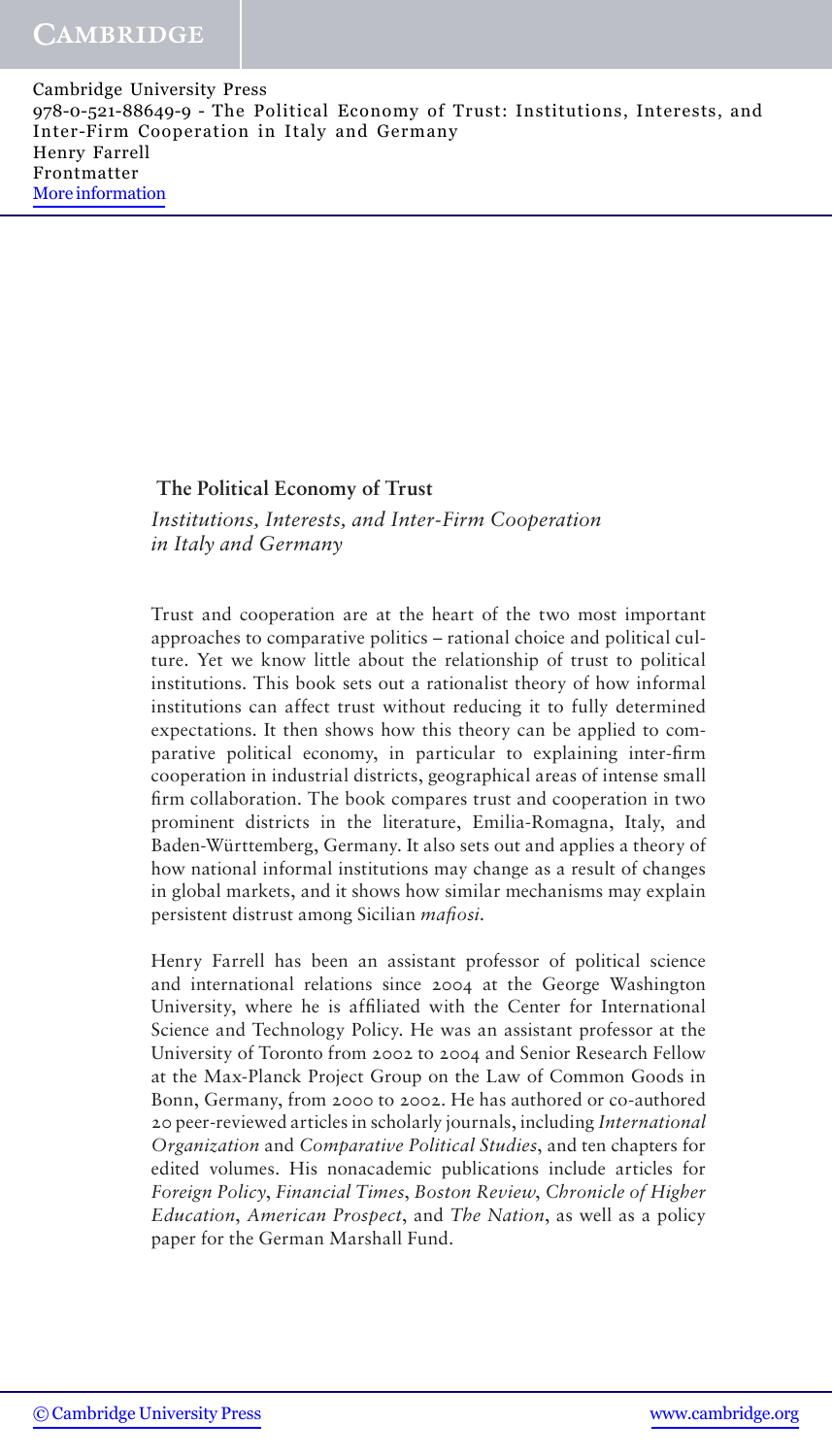## *Cambridge Studies in Comparative Politics*

*General Editor*

Margaret Levi *University of Washington, Seattle*

#### *Assistant General Editors*

Kathleen Thelen *Northwestern University* Erik Wibbels *Duke University*

#### *Associate Editors*

Robert H. Bates *Harvard University* Stephen Hanson *University of Washington, Seattle* Torben Iversen *Harvard University* Stathis Kalyvas *Yale University* Peter Lange *Duke University* Helen Milner *Princeton University* Frances Rosenbluth *Yale University* Susan Stokes *Yale University*

### **Other Books in the Series:**

David Austen-Smith, Jeffrey A. Frieden, Miriam A. Golden, Karl Ove Moene, and Adam Przeworski, eds.*, Selected Works of Michael Wallerstein: The Political Economy of Inequality, Unions, and Social Democracy* Lisa Baldez, *Why Women Protest: Women's Movements in Chile* Stefano Bartolini, *The Political Mobilization of the European Left, 1860–1980: The Class Cleavage* Robert Bates, *When Things Fell Apart: State Failure in Late-Century Africa* Mark Beissinger, *Nationalist Mobilization and the Collapse of the Soviet State*

*Continued after the Index*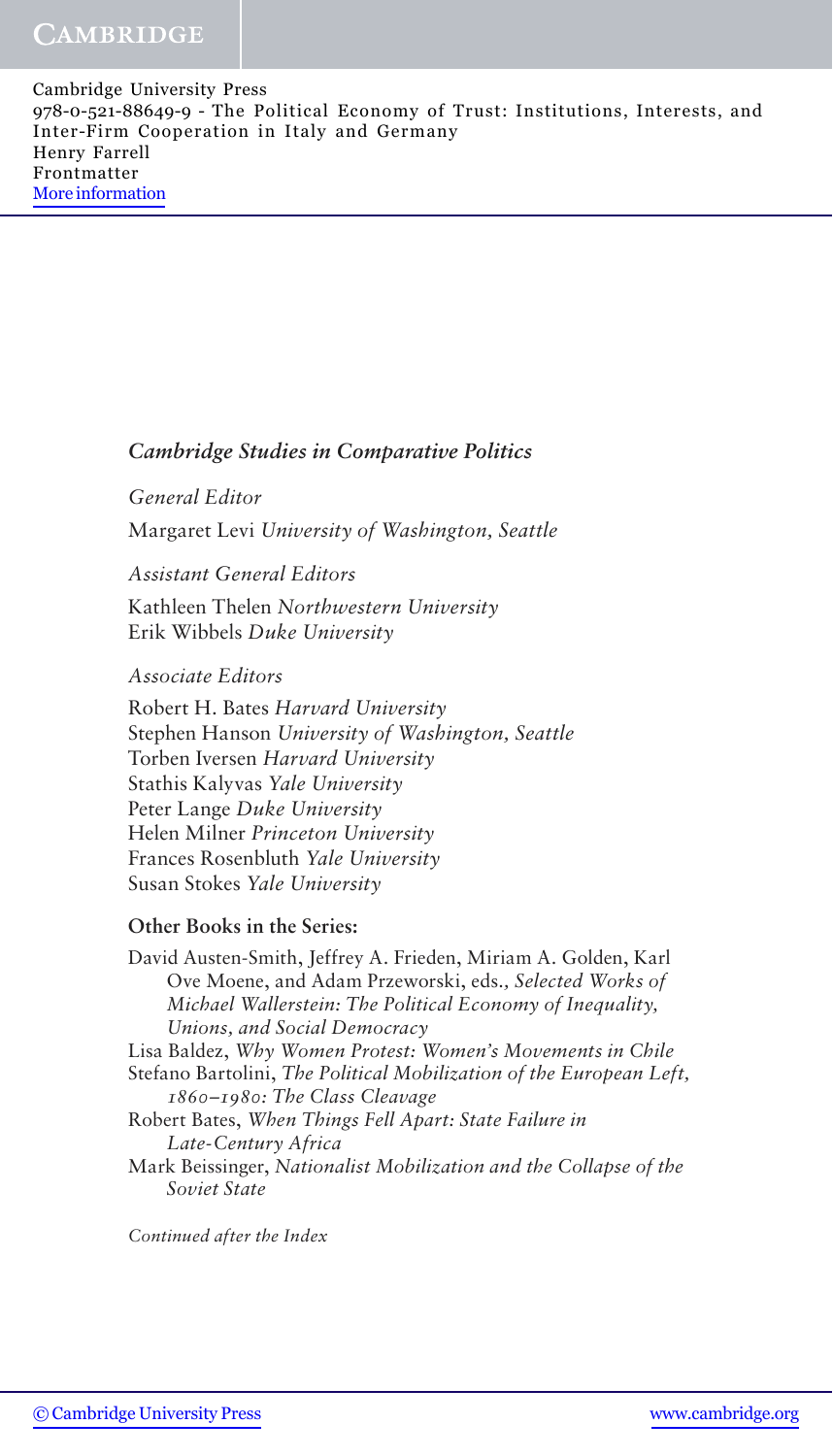# **The Political Economy of Trust**

*Institutions, Interests, and Inter-Firm Cooperation in Italy and Germany*

**HENRY FARRELL**

*George Washington University*

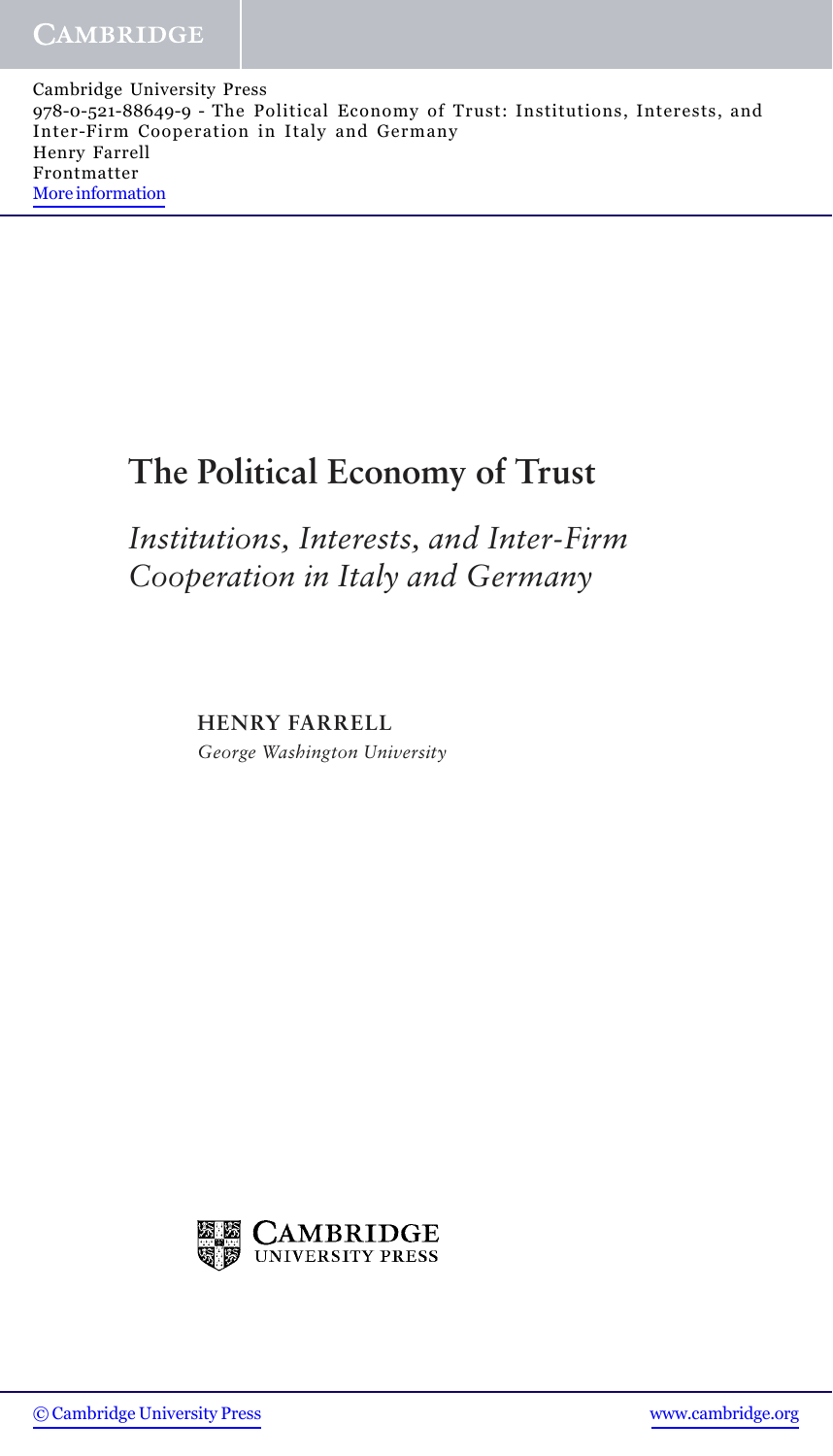## **CAMBRIDGE**

Cambridge University Press 978-0-521-88649-9 - The Political Economy of Trust: Institutions, Interests, and Inter-Firm Cooperation in Italy and Germany Henry Farrell Frontmatter [More information](http://www.cambridge.org/9780521886499)

> cambridge university press Cambridge, New York, Melbourne, Madrid, Cape Town, Singapore, São Paulo, Delhi

Cambridge University Press 32 Avenue of the Americas, New York, ny 10013–2473, usa

www.cambridge.org Information on this title: www.cambridge.org/9780521886499

© Henry Farrell 2009

This publication is in copyright. Subject to statutory exception and to the provisions of relevant collective licensing agreements, no reproduction of any part may take place without the written permission of Cambridge University Press.

First published 2009

Printed in the United States of America

*A catalog record for this publication is available from the British Library.*

*Library of Congress Cataloging in Publication data*

Farrell, Henry, 1970– The political economy of trust : institutions, interests, and inter-firm cooperation in Italy and Germany / Henry Farrell. p. cm. – (Cambridge studies in comparative politics) Includes bibliographical references and index. isbn 978-0-521-88649-9 (hardback) 1. Business networks – Italy – Case studies. 2. Business networks – Germany – Case studies. 3. Strategic alliances (Business) – Italy – Case studies. 4. Strategic alliances (Business) – Germany – Case studies. 5. Rational choice theory – Case studies. 6. Packaging machinery industry – Italy – Emilia-Romagna. 7. Machine-tool industry – Germany – Baden-Württemberg. 8. Mafia – Italy – Sicily. I. Title. II. Series. hd69.s8f26 2009 338.870943–dc22 2008044094

isbn 978-0-521-88649-9 hardback

Cambridge University Press has no responsibility for the persistence or accuracy of urls for external or third-party Internet Web sites referred to in this publication and does not guarantee that any content on such Web sites is, or will remain, accurate or appropriate. Information regarding prices, travel timetables, and other factual information given in this work are correct at the time of first printing, but Cambridge University Press does not guarantee the accuracy of such information thereafter.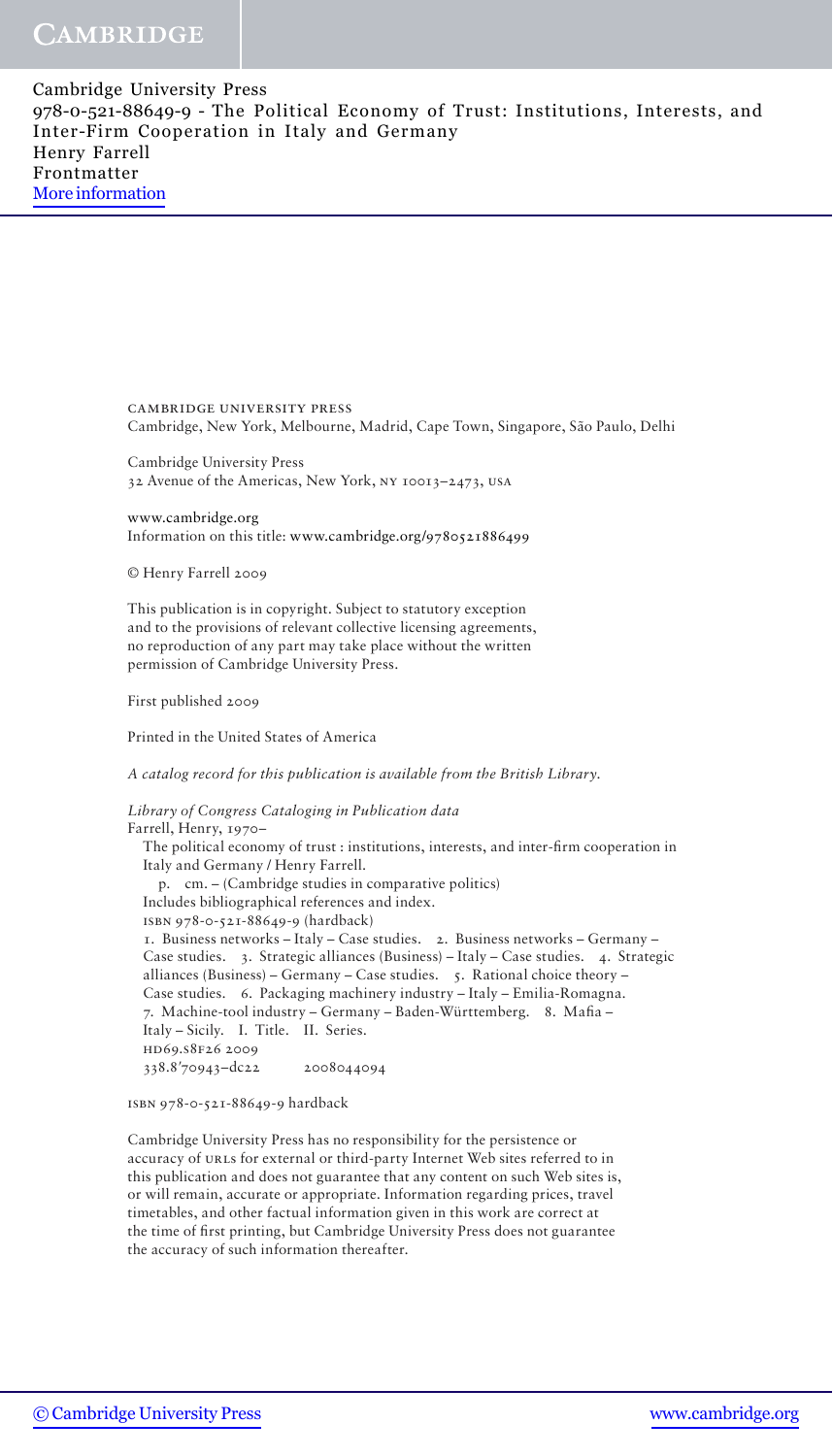| Cambridge University Press                                                       |
|----------------------------------------------------------------------------------|
| 978-0-521-88649-9 - The Political Economy of Trust: Institutions, Interests, and |
| Inter-Firm Cooperation in Italy and Germany                                      |
| Henry Farrell                                                                    |
| Frontmatter                                                                      |
| More information                                                                 |
|                                                                                  |

# **Contents**

| Acknowledgments         |                                                                           | page ix         |
|-------------------------|---------------------------------------------------------------------------|-----------------|
|                         | Introduction                                                              | T               |
| $\mathbf{2}$            | A Theory of Institutions and Trust                                        | 23              |
| $\overline{\mathbf{3}}$ | Varieties of Capitalism and Industrial Districts                          | 63              |
| 4                       | Trust and Institutions in Industrial Districts                            | 95              |
|                         | Accounting for Change in Informal Institutions                            | 132             |
| 6                       | Informal Institutions without Trust: Relations among<br>Mafiosi in Sicily | 17I             |
|                         | Conclusions                                                               | 2O <sub>I</sub> |
| Bibliography            |                                                                           | 215             |
| Index                   |                                                                           | 237             |
|                         |                                                                           |                 |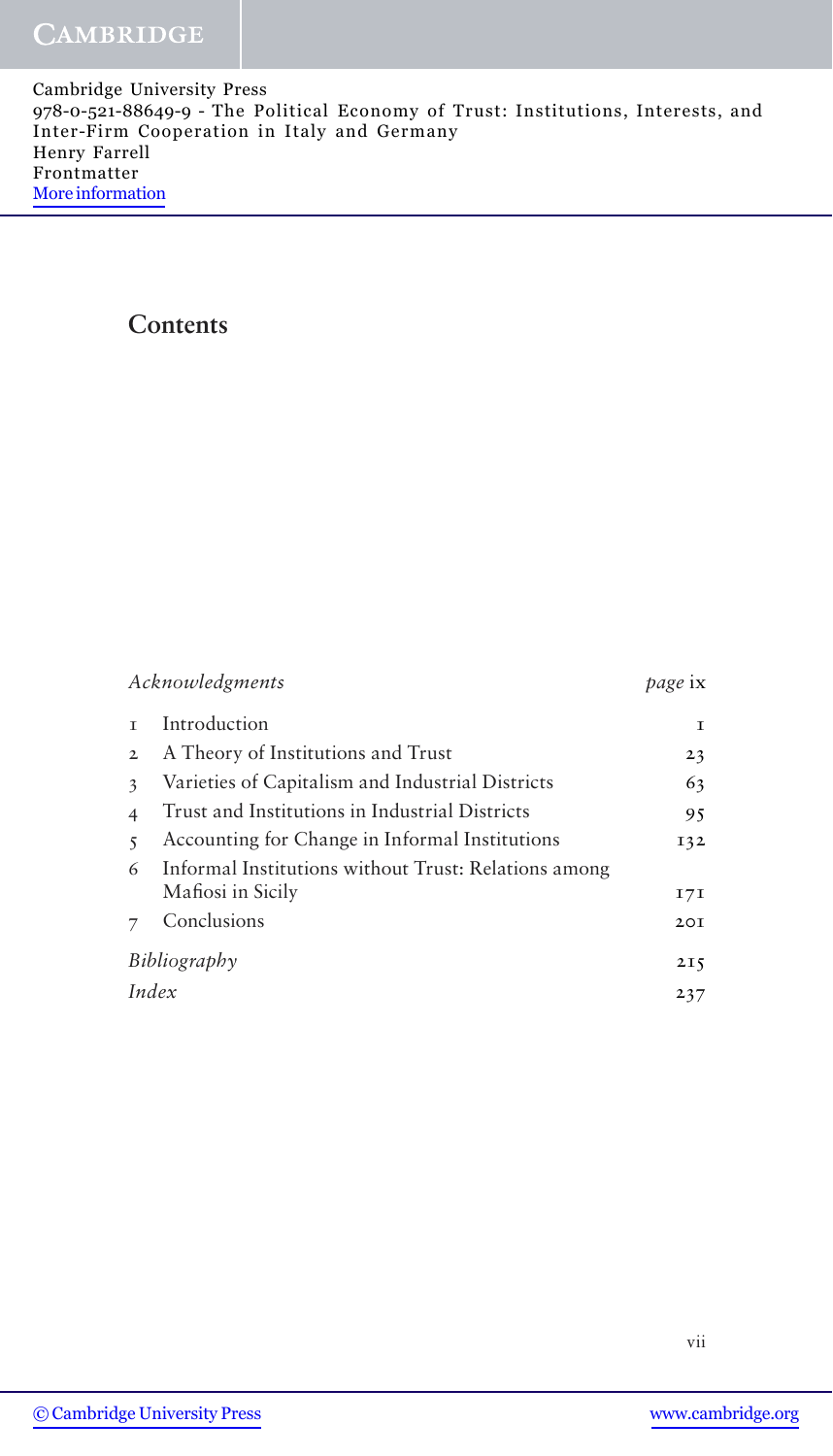## **Acknowledgments**

What is the relationship between institutions and trust? This question, which has fascinated me for many years, spurred both my dissertation and this (very different and, I hope, much improved) book. My fascination began when my academic mentor, Sam Barnes, suggested that I read Robert Putnam's 1993 book, *Making Democracy Work*. Like many others, I was captivated by the breadth and ambition of the book, which sought to reconcile arguments from political culture, the new institutional economics, Renaissance history, and many other sources to come up with a grand theory of the basic underpinnings of politics. I was also dissatisfied with Putnam's account of trust and cooperation in Italy in ways that I at first had difficulty describing, even to myself, and I started to pull, in a not very organized way, on loose threads to see what might give.

As I began to define my question better, I became aware of the extensive literature in game theory and rational choice on institutions and cooperation, in large part as a result of the tutelage of Jim Johnson. Yet I found this literature unsatisfactory too, especially when it tried to explain the more diffuse kinds of trust and cooperation that Putnam and others had written about. This book represents my efforts to come up with a better answer than either approach and, more generally, to try to use the rational choice theory of institutions as a way of understanding how individuals could come to trust and cooperate with each other, not only in the well-specified ways that game theoretic accounts describe but also in fuzzier situations, which are not clearly defined.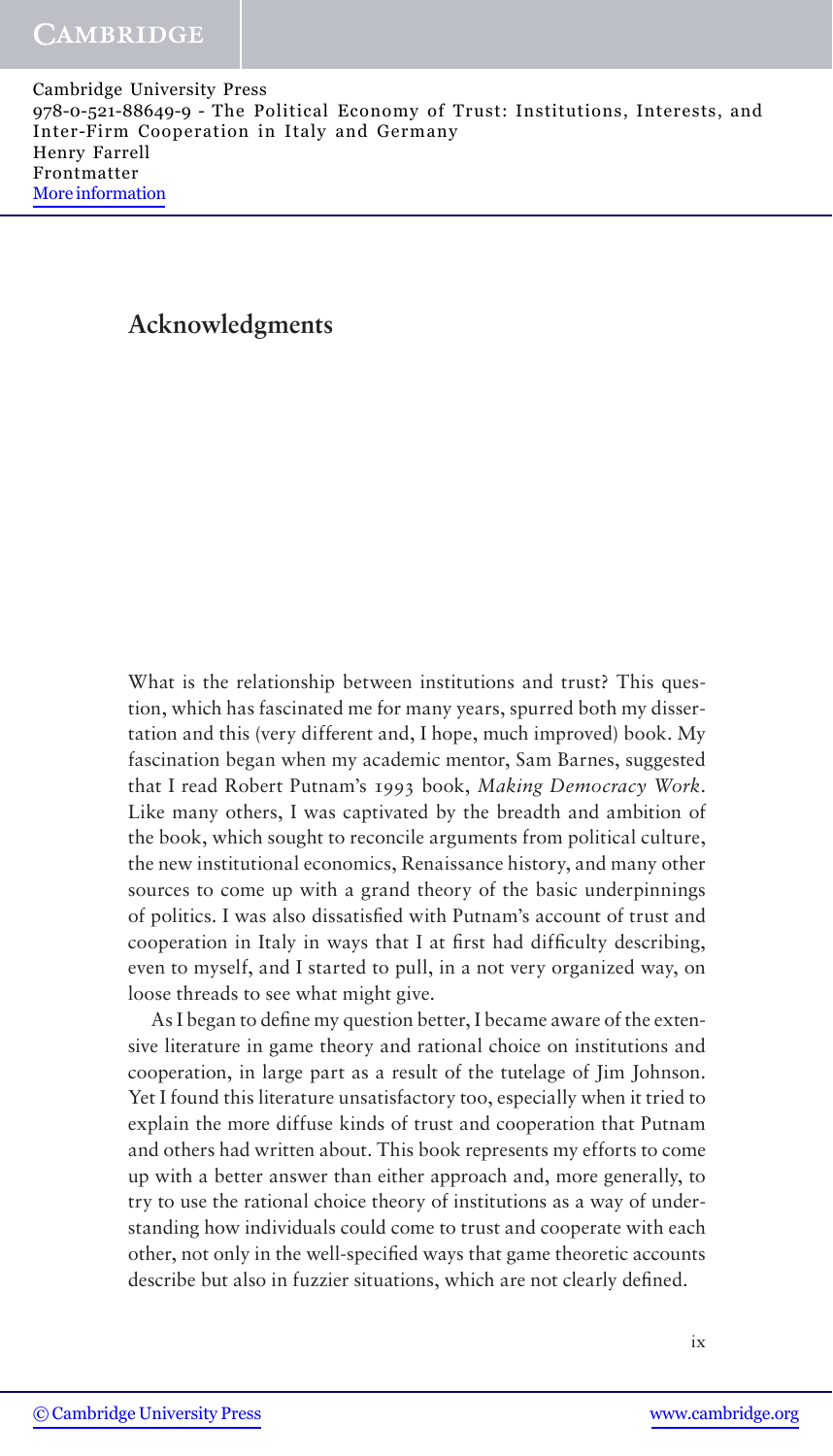x *Acknowledgments*

I owe intellectual and personal debts to many people. I also, to my very happy surprise, found that my intellectual conversations and research collaborations concerning this topic became the seedbed for many friendships. This is something that seems obvious now, but it was not at all obvious to me when I began as a graduate student to research this topic and write about it. When you enter into a community of argument, you find that it is a community in more than one way.

First, and most importantly, I am enormously grateful to my dissertation committee. I owe a great intellectual debt to my graduate school mentor and dissertation adviser, Sam Barnes. Not only did he provide me with a fine academic grounding in the understanding of trust and in Italian politics, but he also gave me free rein to build out from these foundations in unorthodox directions. Colin Crouch provided me with more specific guidance in comparative political economy and with a broader institutional framework in which I could pursue my particular interests. Margaret Levi gave me a much needed grounding in the literature on both trust and institutions. Mark Warren provided me with comments that helped me to see both the broader implications and more specific limitations of my argument.

In addition, I owe specific debts to Jack Knight and Jim Johnson. Many arguments presented in this book emerged from my running debate with Jack on trust and institutional theory over the last few years – we have written together on this and related topics, and we plan to write more in the future. As I have mentioned, Jim Johnson's ICPSR course on rational choice provided me with many of the intellectual tools that I have used (or abused!) to write this book.

My original research for this book was carried out under the auspices of a larger project on the organization of local economies in Europe directed by Colin Crouch, Patrick le Galès, Carlo Trigilia, and Helmut Voelzkow. I am grateful to them for having given me the opportunity to piggyback my research interests on top of this larger project. I am also grateful to the two people with whom I worked most closely on the project, Ulrich Glassmann and Ann-Louise Holten. Ulrich carried out the lion's share of the research in Germany, while Ann-Louise conducted interviews with Italian firms. I am grateful to them not only for their work with me on this topic but also for the many conversations that have informed the ideas and claims set out in this book. Luigi Burroni also provided help and support throughout the process of writing this book. I am eternally grateful to him. Chapter 4 of this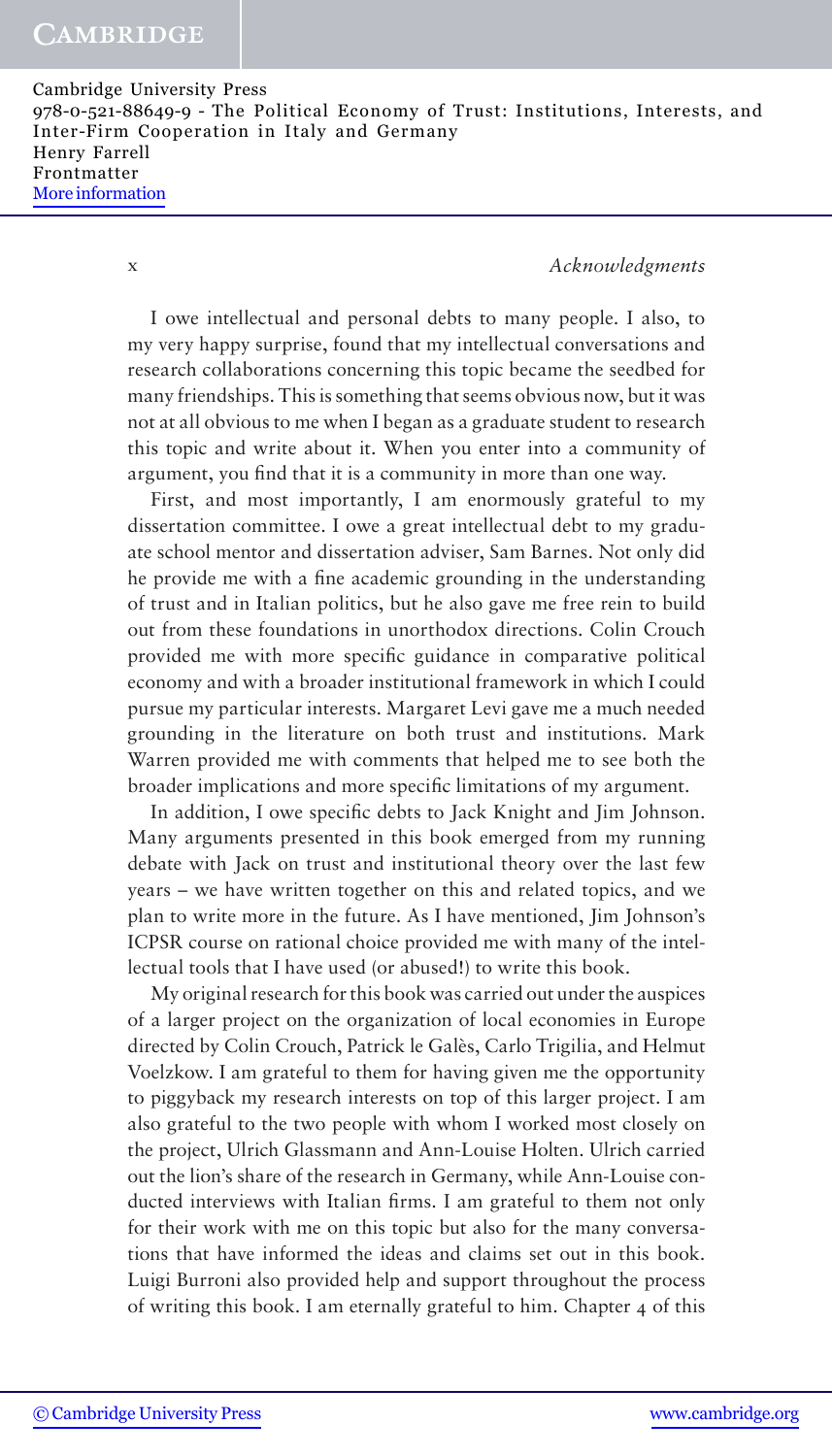#### *Acknowledgments* xi

book was originally published as Henry Farrell, 2005, "Trust and Political Economy: Comparing the Effects of Institutions on Inter-Firm Cooperation," *Comparative Political Studies* 38(5):459–483. A much earlier version of Chapter 5 was published as Henry Farrell and Jack Knight, 2003, "Trust, Institutions and Institutional Change: Industrial Districts and the Social Capital Hypothesis," *Politics and Society*  $31(4)$ :  $537-566$ . The newer version interprets the evidence differently: any mistakes in the earlier version are mine, not my co-author's.

Russell Hardin's ideas are omnipresent in this book; my claims owe much to his accounts (developed in his solo-authored work and his work in collaboration with Karen Cook and Margaret Levi) of the encapsulated interest account of trust. He has been extraordinarily intellectually generous. Diego Gambetta deserves considerable thanks both for his generosity in making his database of Mafia-related information generally available and for some very helpful e-mail conversations about the Mafia and trust. Both Gary Herrigel and Jonathan Zeitlin provided me with good advice and tough, useful criticisms at early stages of this project. While both disagreed (and still disagree) vigorously with many of my claims, their intellectual generosity helped sharpen my arguments. Sven Steinmo's conversation with me in a Brussels cafeteria also helped shape this project by forcing me to clarify my claims.

I am also grateful to Stefano Bartolini, Marco Bellandi, Nicola Bellini, the late Hans-Joachim Braczyk, Randy Calvert, Jim Caporaso, Karl Cerny, Roger Chickering, Karen Cook, Tyler Cowen, Gabi dei Ottati, Bruce Douglass, Mario Drago, Jean Ensminger, Neil Fligstein, Tom Garvin, Avner Greif, Lois Harder, Kieran Healy, Adrienne Heritièr, Joe Jupille, John Kenny, Peter Klein, Gerhard Krauss, Dawn Lyon, Rosarie McCarthy, Moore McDowell, Gary Miller, Kimberly Morgan, Maria Murray, the late Mancur Olson, Lin Ostrom, Vincent Ostrom, Gabi dei Ottati, Gianfranco Poggi, Margherita Russo, Melissa Schwartzberg, Richard Sinnott, Sven Steinmo, Alec Stone Sweet, Carlo Trigilia, Josh Whitford, and Jonathan Zeitlin. All of these people provided helpful readings, criticisms, or feedback at different stages of the argument. Melissa Schwartzberg also provided much moral support as we both tried to finish our books for Cambridge. Two anonymous reviewers provided excellent, tough comments that have resulted in considerable improvements to the manuscript.

I am grateful to the European University Institute in Florence, for bringing me in as a researcher and for treating me as one of their own